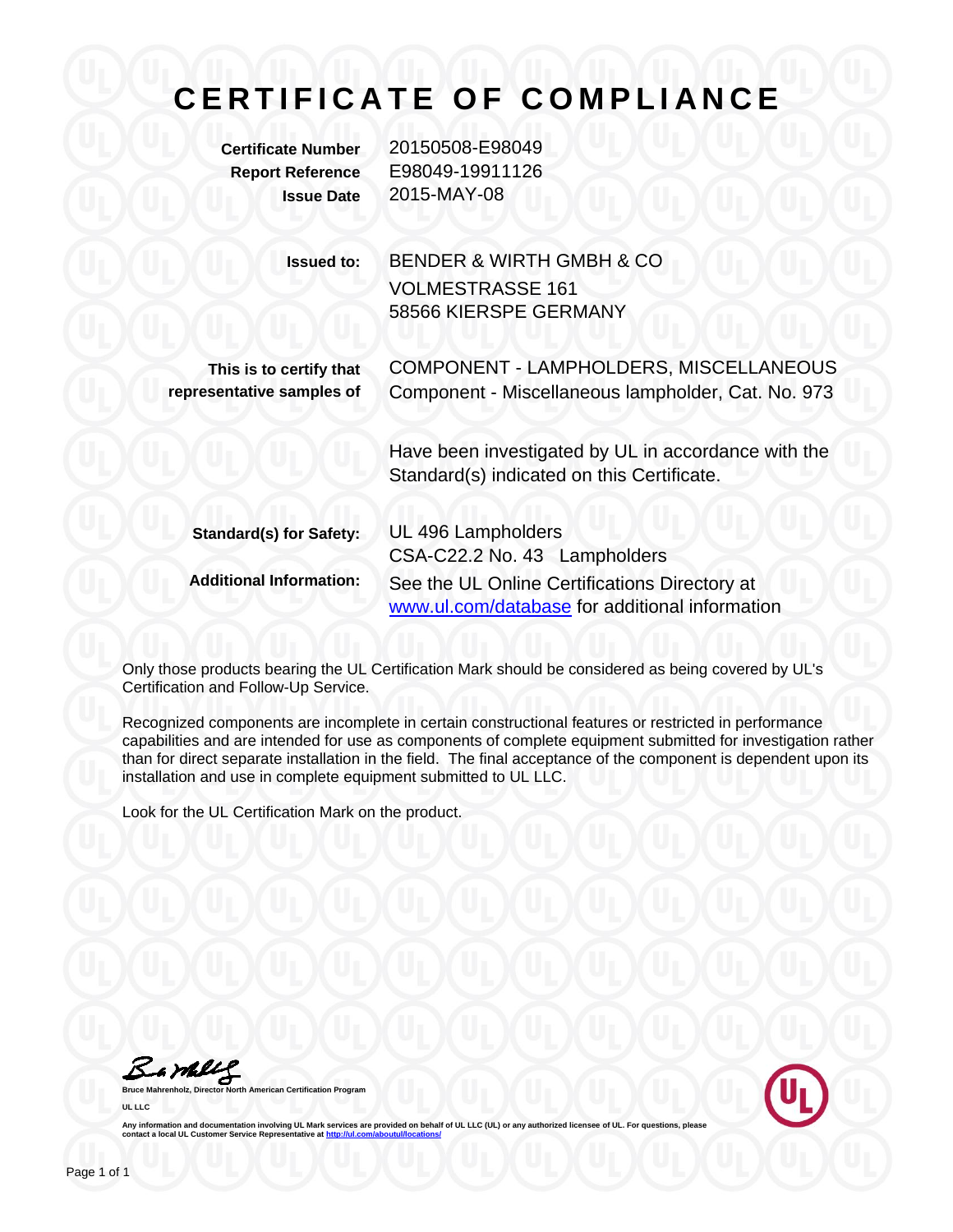File E98049 Vol. 1  $Sec.5$ Page 1  $Issued: 11-26-91$ and Report

## DESCRIPTION

#### PRODUCT COVERED:

Component - Miscellaneous lampholder, Cat. No. 973.

#### **GENERAL:**

These lampholders are intended for use with tungsten halogen lamps. are **RATINGS:** 

Electrical Ratings - Cat. No. 973: 4 A, 24 V.

### ENGINEERING CONSIDERATIONS (NOT FOR UL REPRESENTATIVE USE):

Use - For use only in products where the acceptability of the combination of component and end-use product is determined by Underwriters Laboratories Inc.

Conditions of Acceptability - The end-use application shall comply with the following conditions:

The suitability of mounting means shall be determined.  $\mathbf{1}$ .

- $2.$ Lampholder leads were subjected to a 10 lb Pull Test and shall be protected from strain.
- $3.$ Some Cat. Nos. are intended to have leads attached by the end-product manufacturer, suitability of lead securement shall be determined.
- 4. The lampholder leads may be 20 AWG. Consideration should be given to the suitability of the lead ampacity.